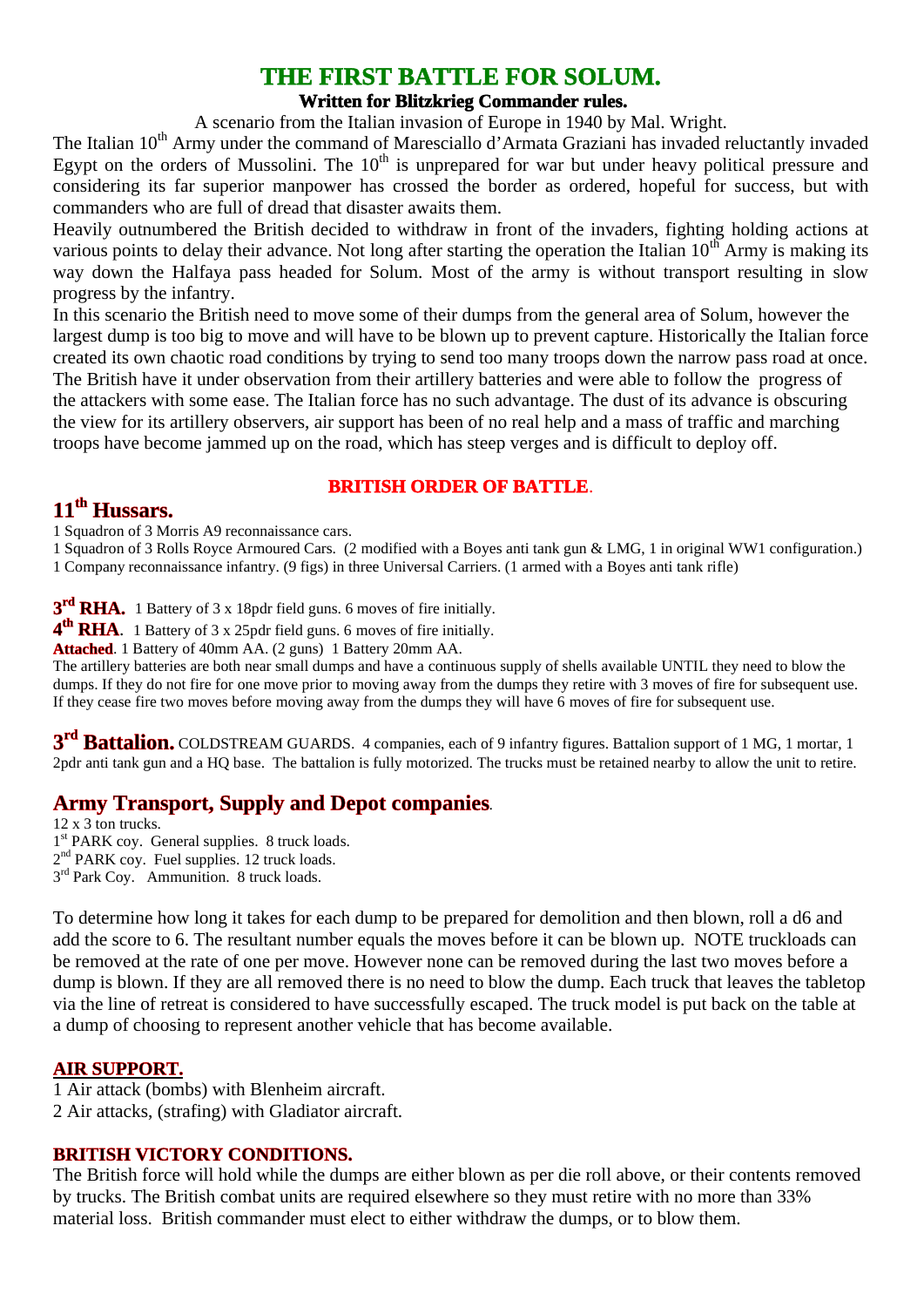## **ITALIAN FORCES. BABINI BRIGADA CORAZZATA.**

## **32nd Tank Regiment.**

**Battalion I** Under strength. 3 x M11/39 tanks. **Battalion II.** Under strength. 2 x M11/39 tanks. **Battalion III** Under strength. 3 x M13/40 tanks.

**Battalion IV**. 9 x L33 tankettes.

**Battalion V.** Under strength. 6 x M13/40 tanks.

#### **Bersaglieri Motorcycle battalion**.

#### **Bersaglieri Motorized battalion.**

**Artillery**. 2 Batteries 75mm field guns. (2 models)

## **Reconnaissance.**

2 AB40 Armoured cars.

# **MOTORGUZZI ADVANCING ON SOLLUM**

#### **INFANTRY.**

3 Battalions of Libyan infantry without transport. No mortars or machineguns.

## **ARTILLERY.**

3 Batteries 75mm field guns. (3 models) 4 moves of fire each. 1 Battery 150mm Howitzers. (1 model) 4 moves of fire.

## **AIR SUPPORT.**

3 air attacks each with two CR42 aircraft. (Strafing only)

To represent the restricted entry of the Italian forces coming down through the Halfaya Pass, a single road is used at their entry end. All Italian units must enter via that road in single file. Only the 150mm battery can fire from off table. All other guns must enter and fire on table.

In real life the British bombarded the Italian units as they negotiated the pass. This can be represented by allowing them to bombard the point where the Italian forces enter the tabletop. The British had the area already ranged in so there will be no need to roll deviation die as used in BKC.

Any confusion and movement difficulties caused by this will represent the traffic jams that occurred in the pass during the real battle.

Battalion IV of the 32<sup>nd</sup> Tank Regiment and the Bersaglieri Motorcycle battalion negotiated an old trade pass to attack on the flank as shown on the map.

## **ITALIAN VICTORY CONDITIONS.**

Regardless of what the British do, Rome will declare a victory if you capture SOLUM.

However in wargames terms you will win the game if you capture any of the British dumps intact or inflict more than 33% casualties on the British force.

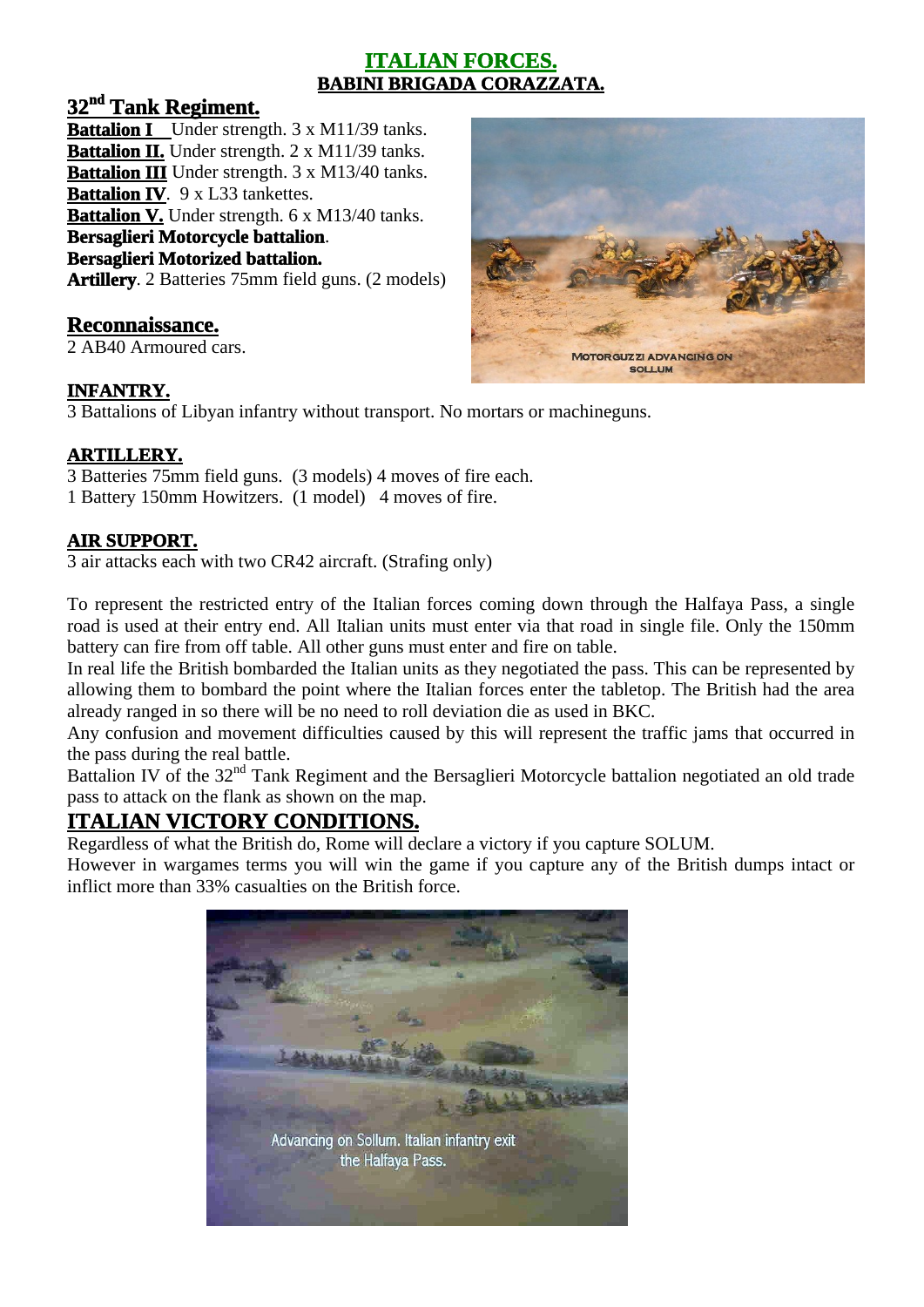